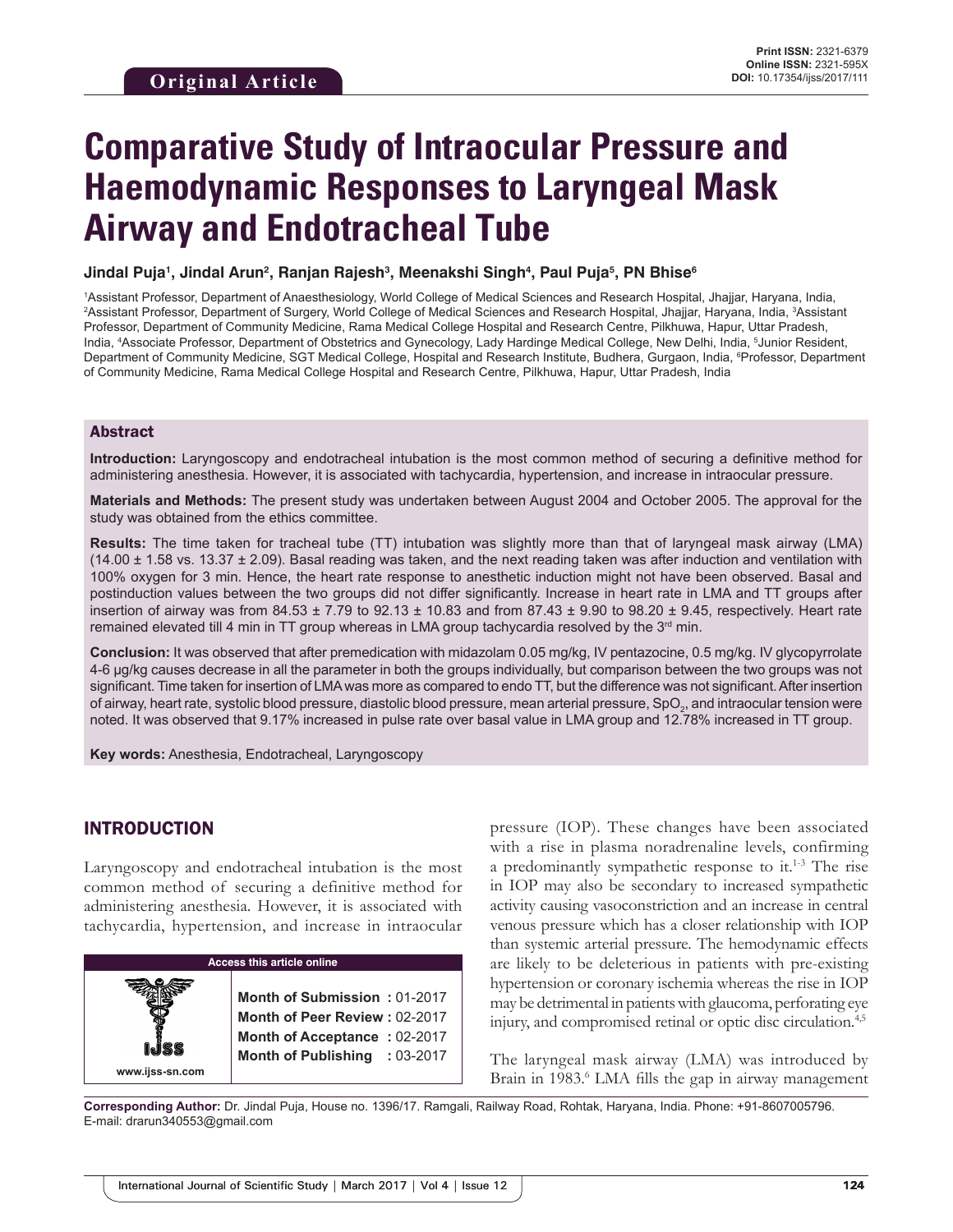between tracheal intubation and face mask, both in terms of anatomical location and degree of invasiveness. Over the past 10 years, its use has progressed from a novelty to an important part of an anesthetist's equipment. Among its advantages in comparison with the tracheal tube are:

- 1. Minimal risk of esophageal or endobronchial intubation.
- 2. No requirement for laryngoscope or a muscle relaxant.
- 3. Better tolerance at lighter levels of anesthesia.
- 4. Less incidence of sore throat.
- 5. Less resistance to breathing.
- 6. Minimal cardiovascular response to insertion.
- 7. Minimal effects on IOP.

Since its initial introduction, many advantages of the LMA have become apparent. It is now proposed as

- A routine airway for general anesthesia.
- As an aid in the management of the difficult airway.

As mentioned earlier, the benefits of the LMA on IOP and pressor response might prove it to be useful in certain groups of patients in whom a marked response might be detrimental. Many techniques to attenuate the response to the TT have been attempted. Perhaps, the LMA might replace the TT as the device of choice for airway management in these types of patients.<sup>7-10</sup>

Hence, the present study was designed to assess the hemodynamic and IOP response by LMA and TT.

#### **Aims and Objectives**

- 1. To study the hemodynamic changes by LMA and TT.
- 2. To study the IOP changes by LMA and endoTT.

## MATERIALS AND METHODS

The present study was conducted between August 2004 and October 2005. The approval for the study was obtained from the ethics committee.

#### **Study Population**

A total of 60 American society of Anesthesiologists(ASAI) patients aged 20-40 years undergoing elective or emergency surgical or orthopedic procedures of 2-3 h duration were included in the study.

#### **Design of Study**

This was a randomized, prospective, and single-blinded study.

#### **Inclusion Criteria**

- 1. Patients of ASA physical status I.
- 2. Age of patients between 20 and 40 years.
- 3. Patients who were nil by mouth for 6-8 h.
- 4. Patients have minimum mouth opening of 3 cm.
- 5. Patients posted for duration of up to 2-2½ h of surgical or orthopedic procedures.

#### **Exclusion Criteria**

- Patients with history of hypertension, ischemic heart disease, diabetes mellitus, bronchial asthma.
- Patients with glaucoma.
- Inability to open the mouth more than 2 cm or have restriction in neck movements.
- Patients having pharyngeal pathology (abscess, hematoma).
- Patients with potential risk for gastric regurgitation, obesity, hiatus hernia.
- Patients with low lung compliance or high airway resistance (Chronic smokers, bronchospasm, thoracic trauma).
- Patients taking drug treatment known to affect heart rate, blood pressure, or hormonal stress response.
- Patients requiring more than one attempt at airway insertion.

#### **Intervention Allocation**

The patients were randomly divided into one of the two groups (random allocation by draw of chits).

- 1. Group  $I(n = 30)$
- They were induced and LMA was inserted.
- 2. Group 2 ( $n = 30$ )

They were induced and laryngoscopy and then endotracheal intubation was done. The same set of hemodynamic monitors and equipment were used for each group.

#### **Preoperative Preparation**

- Informed consent was obtained from all patients.
- Basal pulse rate per minute, systolic blood pressure (SBP) (mmHg), diastolic blood pressure (DBP) (mmHg),  $SpO<sub>2</sub>(\%)$ , IOP (mmHg) were recorded by Schiotz tonometer after instillation of 4% lignocaine drops.
- Intravenous ranitidine 1 mg/kg and intravenous metoclopramide 0.15-3.0 mg/kg was administered half an hour before induction.
- Standard monitoring including manual blood pressure, pulse oximetry probe, electrocardiography.

Both the groups received following premedication.

- Intravenous glycopyrrolate: 4-6 µg/kg.
- Intravenous midazolam: 0.04 mg/kg.
- Intravenous pentazocine: 0.5 mg/kg.

#### **Induction and Maintenance**

Oxygen at  $6$  l/min was delivered through a face mask for 2 min. Anesthesia was induced with 5-6 mg/kg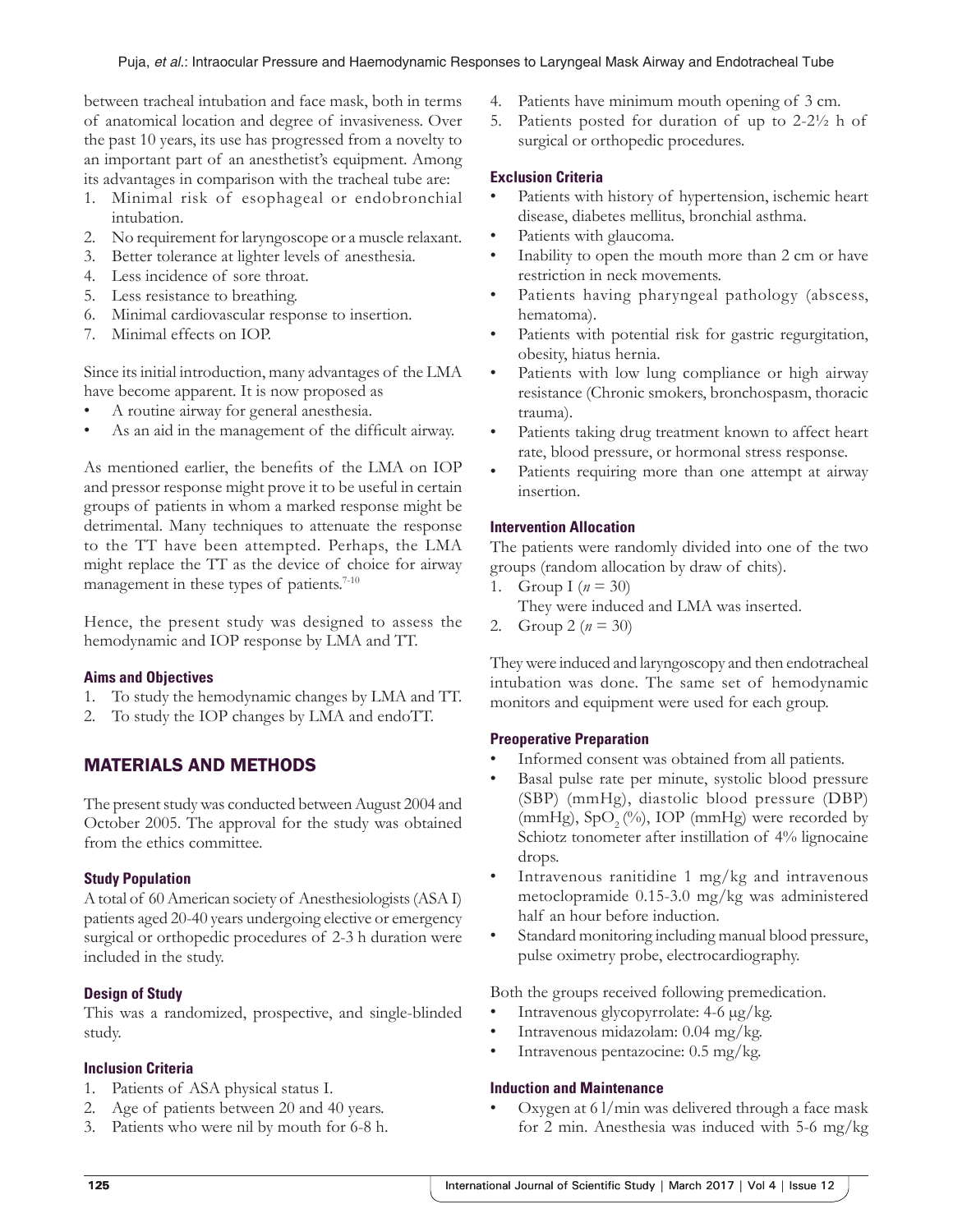of 2.5% thiopentone sodium followed by 0.10 mg/kg vecuronium.

- Patients were ventilated using a face mask with  $O<sub>2</sub>$ for 3 min. After 3 min, the patients were either intubated orally using a Macintosh laryngoscope and cuffed endoTT or an LMA was inserted using Brain's classical method. Patients requiring more than one attempt at airway insertion were excluded from the study.
- Cuff of LMA was inflated with 20 ml size 3 (MA) or 25-30 ml (size 4) of air and cuff of TT inflated with 3-5 ml of air
- The airway was connected to Bain circuit. Proper placement of LMA or ETT was confirmed by auscultating the breath sounds on both sides of chest during controlled ventilation. After confirmation of placement of airway, airway was fixed. Anesthesia was maintained using a mixture of nitrous oxide and oxygen (67%; 33%) with halothane (0.5-1%). Supplemental vecuronium was administered if necessary.
- Ventilation was controlled with Bain breathing system. At the end of the procedure, neuromuscular block was antagonized by 0.05 mg/kg neostigmine and 0.02 mg/kg glycopyrrolate; patients were ventilated with 100%  $O_2$  for few minutes following which airway device was removed after assessing adequate reversal.

The parameters to be studied, i.e., IOP, heart rate, blood pressure (SBP, DBP, and mean arterial pressure [MAP,]) were measured.  $MAP = DBP + 1/3$  (SBP-DBP).

- 1. Just before intubation.
- 2. After premedication.
- 3. Immediately following intubation.
- 4. Each minute following intubation for 5 min.

The right eye was used for all IOT measurements.

#### **Statistical Analysis**

IOP and hemodynamic values were compared with baseline preinduction and preinsertion values by paired *t*-test.

At each point of measurement, the IOP and hemodynamic values between the two airway management groups were compared by an analysis of variance and by an unpaired Student's *t*-test. Non-parametric variables within the two groups were compared using Chi-square test. Results were decided as follows:

- $P \leq 0.001$ : Highly significant.
- $P < 0.01$ : Significant.
- $P < 0.05$ : Probably significant.
- $P > 0.05$ : Not significant.

## RESULTS

This is hospital-based, randomized, controlled, singleblinded clinical study. This study was carried out during the period from August 2004 to October 2005, in Government Medical College and Hospital, Nagpur.

The study was approved by the Ethics Committee of Government Medical College and Hospital, Nagpur.

A total of 60 patients of either sex, undergoing surgical, orthopedic procedures of 1-2 h duration and satisfying the inclusion criteria were included in the study.

The patients were divided into two groups of 30 each.

Group I ( $n = 30$ ): Patients in which LMA was inserted.

Group 2 ( $n = 30$ ): Patients in which endoTT (TT) was used (Table 1).

Patients belonging to the age group of 20-40 years were included in the study (Table 2).

The patients included in the study weighed between 40 and 70 kg with maximum number of patients falling in the range of 40-50 years (Table 3).

The average age of the patients in the groups was 28.38  $\pm$  6.70 years in Group I and 30.50  $\pm$  5.91 years

| Table 1: Distribution of patients according to age |                 |                   |  |
|----------------------------------------------------|-----------------|-------------------|--|
| Age                                                | $n$ (%)         |                   |  |
|                                                    | Group $1(n=30)$ | Group II $(n=30)$ |  |
| $20 - 30$                                          | 19(63.3)        | 17 (56.7)         |  |
| $31 - 40$                                          | 11(36.7)        | 13(43.3)          |  |

## **Table 2: Distribution of patients according to weight**

| Weight |                | $n$ (%)           |
|--------|----------------|-------------------|
| (Kg)   | Group $(n=30)$ | Group II $(n=30)$ |
| 40-50  | 23 (76.7)      | 17 (56.7)         |
| 51-60  | 6(19.9)        | 12(39.9)          |
| 61-70  | 1(3.4)         | 1(3.4)            |

## **Table 3: Demographic characteristics of the patients in the 3 study group**

| <b>Characteristics</b>                                  | <b>Mean±SD</b> | P value           |       |
|---------------------------------------------------------|----------------|-------------------|-------|
|                                                         | Group $(n=30)$ | Group II $(n=30)$ |       |
| Age (years)                                             | 28.83±6.70     | $30.50 \pm 5.91$  | 0.311 |
| Weight (Kg)                                             | 48.63±5.55     | $50.40\pm5.56$    | 0.223 |
| $\sim$ $\sim$ $\sim$ $\sim$ $\sim$ $\sim$ $\sim$ $\sim$ |                |                   |       |

SD: Standard deviation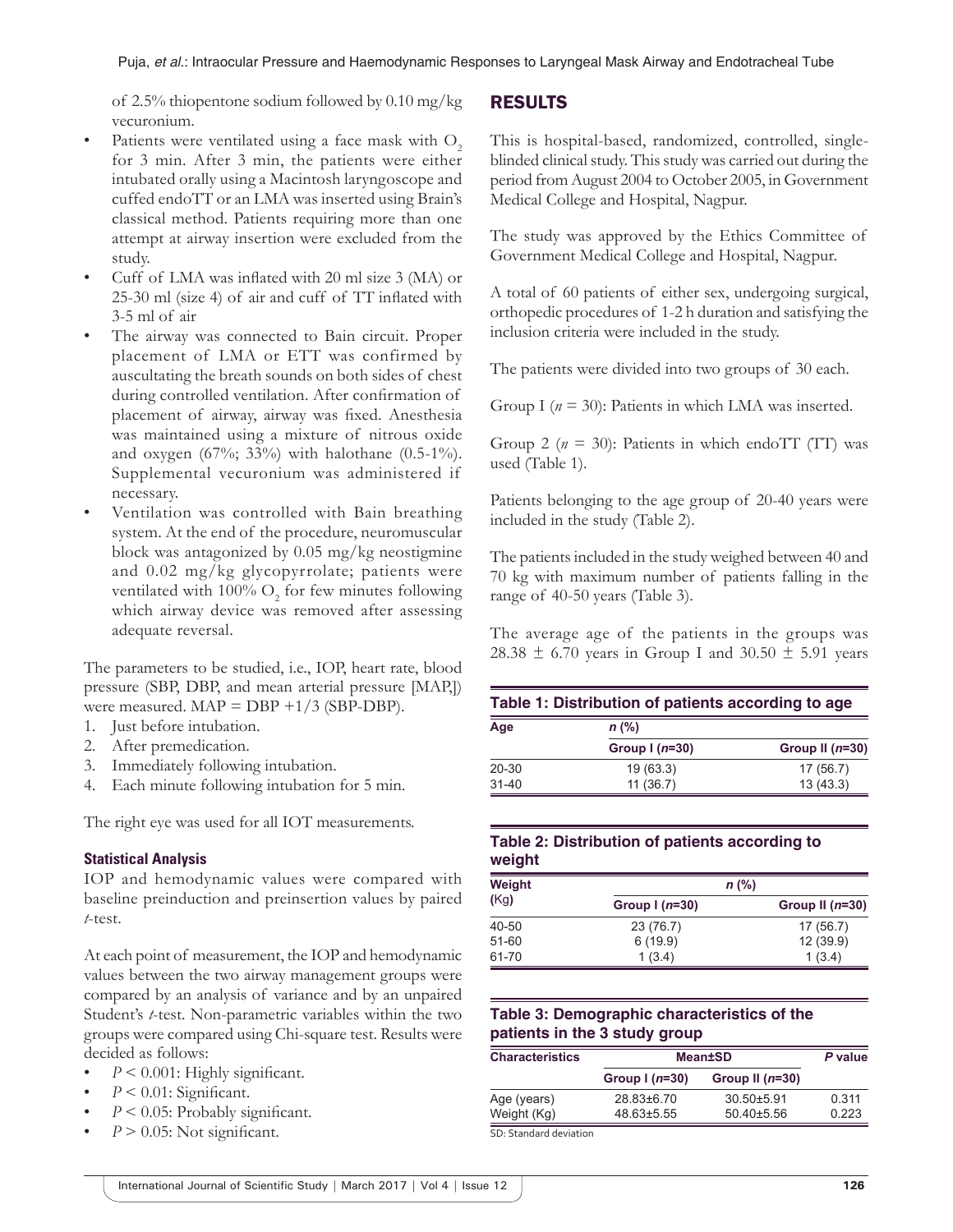in Group II. The age of the two study groups were comparable and have insignificant difference  $(P > 0.05)$ .

Similarly, the average weight of the patients was comparable, with average weight of  $48.63 \pm 5.55$  in Group I and 50.40  $\pm$  5.56 in Group II and they have an insignificant difference  $(P > 0.05)$ .

The percentages of male patients in Groups I and II were 60 and 63.34, respectively, while percentages of female patients in Groups I and II were 40 and 36.66, respectively. Both the groups are comparable with respect to their sex (Table 4).

A maximum number of patients were subjected to hydrocele followed by fractured patella. All of the above surgeries required about 1-2 h. Most of the patients were made ambulatory in 6-8 h. Intravenous fluids given were lactated ringer solution and dextrose normal saline. There was no blood replacement (Table 5).

| Table 4: Distribution of patients according to sex |                 |                   |              |  |
|----------------------------------------------------|-----------------|-------------------|--------------|--|
| <b>Sex</b>                                         | $n$ (%)         |                   | <b>Total</b> |  |
|                                                    | Group $1(n=30)$ | Group II $(n=30)$ |              |  |
| Males                                              | 18 (60)         | 19 (63.34)        | 37           |  |
| Females                                            | 12(40)          | 11(36.67)         | 23           |  |

## **Table 5: Distribution of patients according to the type of surgery**

| <b>Type of surgery</b>       | $n$ (%) | <b>Number</b>                      |          |
|------------------------------|---------|------------------------------------|----------|
|                              |         | Group I $(n=30)$ Group II $(n=30)$ | of cases |
| Fracture medial<br>malleolus | 2(6.7)  | 2(6.7)                             | 4(6.7)   |
| <b>Fractures humerus</b>     | 2(6.7)  | 2(6.7)                             | 3(5)     |
| Hydrocele                    | 7(23.4) | 6(20)                              | 13(2.6)  |
| Orchidopexy                  | 2(6.7)  | 3(10.05)                           | 4(6.7)   |
| Excision of breast lump      | 2(6.7)  | 1(3.3)                             | 3(5)     |
| Appendicitis                 | 5(16.6) | 5(16.6)                            | 10(16.6) |
| Fracture patella             | 5(16.6) | 4(13.3)                            | 9(20.1)  |
| Amputation below knee        | 4(13.3) | 3(10.05)                           | 7(11.6)  |
| Herniorrhaphy                | 1(3.3)  | 4(13.3)                            | 4(6.7)   |

The basal pulse, SBP, DBP, MAP, oxygen saturation, and IOP were comparable and their difference is not significant (*P* > 0.05) (Table 6).

After premedication, although there is decrease in value from the basal line in both groups individually, but when the two groups were compared after premedication, two groups were comparable with insignificant difference  $(P > 0.05)$ .

Table 7 shows the insertion time for the airway in two groups. In Group I, mean time taken for insertion is 14.00  $\pm$  1.58 and in Group II it is 13.37  $\pm$  2.09. Insertion time was marginally less in Group II than Group I, but the difference is comparable and is insignificant  $(P > 0.05)$ .

Table 8 shows the change in mean pulse rate after premedication and for 5 min after airway insertion. The basal pulse rate in both the groups was comparable  $(P > 0.05)$ .

There was rise in pulse rate in both groups after insertion of airway with maximum rise in Group I at 0 min and at 1 min in Group II.

The maximum increase in Group II is at 1 min with mean of  $100.68 \pm 9.13$  (14.82% over the basal value).

The maximum mean heart rate at 0 min in Group I is  $92.13 \pm 10.83$  (9.17% increase over the basal value), and the mean heart rate at 0 min of Group II is  $83.72 \pm 7.82$  (12.78%) increase over the basal value) which is more than the maximum increase of Group I which is at 0 min.

Hence, there is more rise in heart rate in Group II than Group I ( $P < 0.05$ ).

Heart rate fell to baseline by the  $5<sup>th</sup>$  min in Group II whereas in Group I tachycardia resolved by the 3rd min.

The increased heart rate was significantly more with TT till the 5<sup>th</sup> min after intubation ( $P \le 0.05$ ), with maximum significant difference is at 1 min  $(P=0.000)$ .

## **Table 6: Comparison of Basal haemodynamic parameters, intraocular tension and after premedication**

| <b>Parameter</b> |                   |                      | <b>Mean±SD</b>   |                      | P value |
|------------------|-------------------|----------------------|------------------|----------------------|---------|
|                  |                   | Group I              |                  | <b>Group II</b>      |         |
|                  | <b>Basal</b>      | <b>Premedication</b> | <b>Basal</b>     | <b>Premedication</b> |         |
| Pulse±SD         | 84.53±7.79        | 84.97±7.86           | 87.43±9.90       | 83.72±7.82           | >0.05   |
| <b>SBP±SD</b>    | $124.33 \pm 10.1$ | $109.67\pm10.43$     | 126.13±8.22      | $113.73 \pm 7.75$    | >0.05   |
| <b>DBP±SD</b>    | 78.87±5.48        | 75.33±5.39           | 79.33±5.28       | 73.87±5.68           | >0.05   |
| <b>MAP±SD</b>    | 93.77±5.97        | 86.73±6.21           | $95.03 \pm 5.23$ | 87.13±4.99           | >0.05   |
| $SpO2 \pm SD$    | 99.10±0.84        | $98.67 \pm 0.76$     | $99.43{\pm}0.86$ | $98.60 \pm 0.93$     | >0.05   |
| <b>IOT±SD</b>    | 13.86±1.57        | 13.86±1.99           | 137.43±1.527     | 13.49±1.40           | >0.05   |

IOT: Intraocular pressure change, SD: Standard deviation, MAP: Mean arterial pressure, DBP: Diastolic blood pressure, SBP: Systolic blood pressure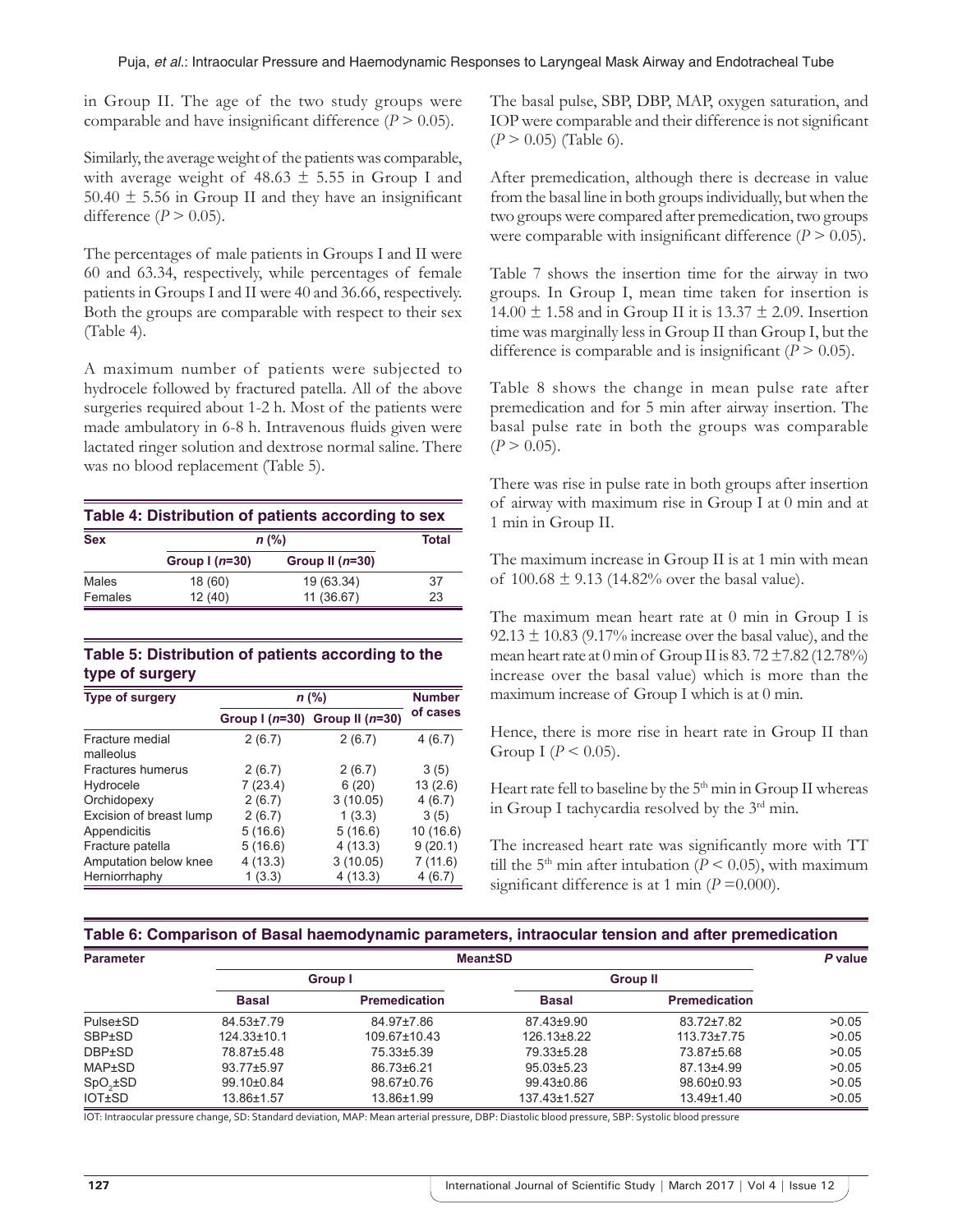Table 9 shows the changes in mean SBP in the two groups.

The basal SBP in both the groups were comparable  $(P > 0.05)$ .

After premedication, the SBP was decreased, but when two groups compared, difference was not significant (*P* > 0.05). The fall in two groups was similar.

Both airway groups demonstrated a rise in SBP after insertion, with the maximum increase in both groups at 0 min. In Group I, mean SBP is  $128.00 \pm 16.73$  (3.05%) increase above the baseline value) and in Group II it is 154.27  $\pm$  8.82 (22.56% increase above the baseline).

SBP remains elevated for 4 min in Group II, but it reached baseline value in 2 min in Group I; there was highly significant difference between the two groups till 2 min  $(P = 0.000)$ , but it remains significant throughout the 5 min ( $P = 0.01$ ).

Table 10 shows the change in mean DBP in two groups. The basal and postinduction values were comparable  $(P > 0.05)$  and not statistically significant.

DBP fall with induction of anesthesia, and then rose with airway insertion. Maximum increase in both groups is at 0 min, with mean of  $80.40 \pm 5.42$  (2.23% increase over the basal value) in Group I and mean DBP in Group II at 0 min is 94.37  $\pm$  6.48 (with 19.34% increase over is basal value). The difference between the two groups is highly

| Table 7: Insertion time of airway on two groups |                 |                   |  |  |
|-------------------------------------------------|-----------------|-------------------|--|--|
| Insertion time (s)                              |                 | $n$ (%)           |  |  |
|                                                 | Group $1(n=30)$ | Group II $(n=30)$ |  |  |
| $5 - 10$                                        | 1(3.3)          | 3(10)             |  |  |
| $11 - 15$                                       | 26 (86.7)       | 24 (80)           |  |  |
| $16 - 20$                                       | 3(10)           | 3(10)             |  |  |
| Mean±SD                                         | 14.00±1.58      | 13.37±2.09        |  |  |
| $P$ value                                       | 0.191           |                   |  |  |

SD: Standard deviation

| Mean pulse rate   | <b>Mean±SD</b>    | P value           |         |
|-------------------|-------------------|-------------------|---------|
|                   | Group $(n=30)$    | Group II $(n=30)$ |         |
| Basal             | 84.53±7.79        | 87.43±9.90        | 0.213   |
| Post induction    | 84.47±7.86        | 83.72±7.82        | 0.713   |
| Post insertion T0 | 92.13±10.83       | 98.20±9.45        | < 0.05  |
| Post insertion T1 | $90.13 \pm 11.40$ | 100.68±9.13       | 0.000   |
| Post insertion T2 | 87.13±9.89        | $95.33 \pm 9.25$  | < 0.005 |
| Post insertion T3 | 84.80±8.30        | 91.54±11.17       | < 0.05  |
| Post insertion T4 | $83.5 + 8.48$     | 83.38±9.52        | < 0.05  |
| Post insertion T5 | 87.13±8.48        | 81.84±5.83        | < 0.01  |

SD: Standard deviation

significant ( $P = 0.000$ ) and it remains significant till 2 min  $(P = 0.010)$ .

DBP falls to its preintubation value around 3<sup>rd</sup> min in Group II and 2nd min in Group I.

Table 11 shows the change in MAP at various time intervals.

The basal MAP values were comparable in two groups with *P* > 0.05. Although MAP fell with induction of anesthesia in both groups, it did not differ much between two groups  $(P > 0.05)$ .

Laryngoscopy and intubation were accompanied by a rise in MAP that remained above preinsertion levels even by 5 min. LMA insertion in contrast was associated with rise in MAP that fell to preinsertion values after  $1<sup>st</sup>$  min.

Maximum mean MAP achieved was  $114.30 \pm 6.23$  with Group II (20.59% increase over the basal value) and  $96.23 \pm 8.34$  (2.31% over basal value) in Group I. The maximum mean MAP is at 0 min and is highly significant  $(P = 0.000)$  and it remained highly significant till 2 min  $(P = 0.000)$ . The change, however, remains significant till 5 min  $(P < 0.05)$ .

The changes in mean  $\text{SpO}_2$  in both groups were comparable at all times. The mean  $SpO<sub>2</sub>$  in both groups was between 97% and 99% (Table 12).

| Table 9: Mean SBP at various time intervals |                |                   |       |  |
|---------------------------------------------|----------------|-------------------|-------|--|
| <b>Mean SBP</b>                             | <b>Mean±SD</b> | P value           |       |  |
|                                             | Group I        | <b>Group II</b>   |       |  |
| Basal                                       | 124.33±10.01   | 126.13±8.22       | 0.450 |  |
| Post induction                              | 109.67±10.43   | $113.73 \pm 7.75$ | 0.092 |  |
| Post insertion T0                           | 128.00±16.73   | 154.27±8.82       | 0.000 |  |
| Post insertion T1                           | 125.67±14.07   | 142.40±11.12      | 0.000 |  |
| Post insertion T2                           | 119.27±12.67   | 132.80±12.56      | 0.000 |  |
| Post insertion T3                           | 117.08±11.14   | 127.07±11.87      | 0.001 |  |
| Post insertion T4                           | 113.73±10.41   | 123.27±11.15      | 0.001 |  |
| Post insertion T5                           | 113.13±9.77    | 120.80±11.43      | 0.007 |  |

SD: Standard deviation, SBP: Systolic blood pressure

#### **Table 10: Mean DBP at various time intervals**

| <b>Mean DBP</b>   | <b>Mean±SD</b> | P value         |       |
|-------------------|----------------|-----------------|-------|
|                   | Group I        | <b>Group II</b> |       |
| Basal             | 78.87±5.48     | 79.33±5.49      | 0.465 |
| Post induction    | 75.33±5.39     | 73.87±5.68      | 0.309 |
| Post insertion T0 | 80.40±5.72     | 94.37±6.48      | 0.000 |
| Post insertion T1 | 79.47±5.73     | 88.27±8.00      | 0.000 |
| Post insertion T2 | 78.27±5.30     | 83.40±9.20      | 0.010 |
| Post insertion T3 | 77.13±5.16     | 79.87±9.57      | 0.172 |
| Post insertion T4 | 76.13±5.56     | 78.46±8.74      | 0.222 |
| Post insertion T5 | 75.13±5.53     | 76.73±7.31      | 0.343 |

SD: Standard deviation, DBP: Diastolic blood pressure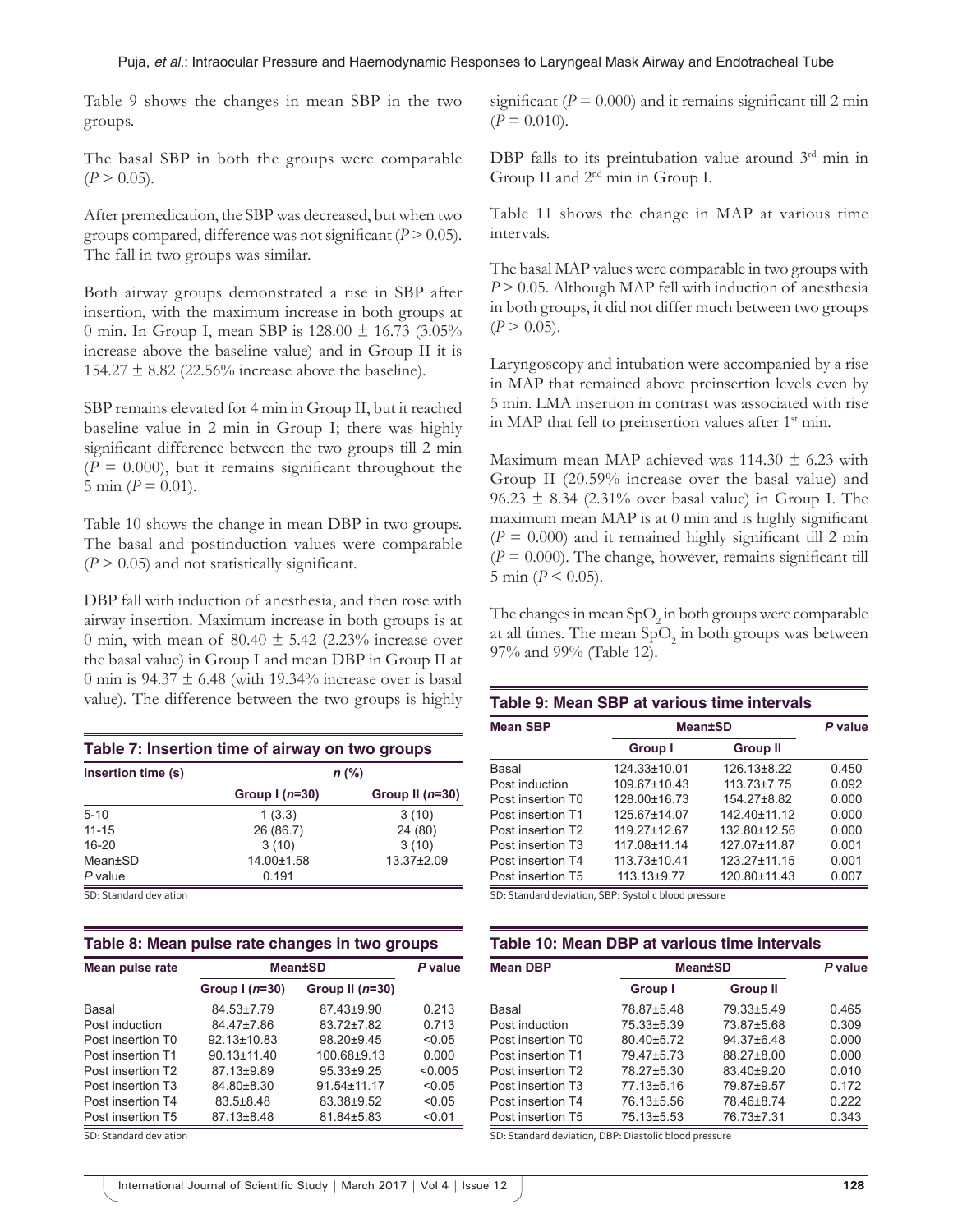Table 13 shows the change in mean IOP at various time intervals.

The basal values of the both groups were comparable  $(P > 0.05)$ . Induction of anesthesia was accompanied by a negligible fall in IOP.

After insertion of airway of airway, there was marked rise of IOP that remained above baseline by 5 min in Group II whereas in Group I IOP fall to preinsertion value by 3 min.

Maximum mean IOP immediately following insertion at 0 min was  $16.11 \pm 2.36$  (16.32% over the basal value) while it was  $20.71 \pm 1.83$  in Group II (52.62% over the basal value).

The rise in IOP was highly significantly in Group II when compared to Group I ( $P = 0.000$ ) till 1 min and remained significant till 3rd min (*P* < 0.05) of airway instrumentation.

Head position had to be changed for placement of airway. In Group I, 3 patients, i.e., 10% of the total patients, need head positing but in Group 2 change of head position was not needed. The difference was however not significant (*P* = 0.076) (Table 14).

Cough was present after the removal of airway and present in 7 patients (23.34%) in Group II and I (3.34%) in Group I. The numbers of patients in Group II showed statistical significant difference  $(P = 0.01)$ .

Vomiting was present more in Group I; 6 (20%) patients had vomiting in Group I and only 1 (3.34%) patient had vomiting in Group 2. The number of patients showing vomiting was thus significantly more in Group I when compared to Group II ( $P = 0.044$ ).

Thus, it was seen that the incidence of change of head position and vomiting was more in Group I. However, the change of head position was not significant. Cough is more in Group II as compared to Group I.

# **DISCUSSION**

Laryngoscopy and tracheal intubation to achieve airway control in anesthesia practice have been consistency bothering anesthesiologists with regard a regular occurrence of the pressor response associated with it even in normal patients, the process of airway insertion or removal is accompanied by significant pressor as well as IOP response.11-13

The hemodynamic responses, manifesting as increase in heart rate and blood pressure, are due to reflex

## **Table 11: Mean Arterial blood pressure at various time intervals**

| <b>MAP</b>        | <b>Mean±SD</b>   | P value          |       |
|-------------------|------------------|------------------|-------|
|                   | <b>Group I</b>   | <b>Group II</b>  |       |
| Basal             | 93.97±5.97       | $95.03 \pm 5.23$ | 0.465 |
| Post induction    | 86.73±6.21       | 87.13±4.99       | 0.784 |
| Post insertion T0 | $96.23 \pm 8.34$ | $114.30\pm 6.23$ | 0.000 |
| Post insertion T1 | 94.80±7.33       | 106.40±7.91      | 0.000 |
| Post insertion T2 | 91.90±6.87       | 99.87±9.47       | 0.000 |
| Post insertion T3 | $90.50 + 5.63$   | 95.57±9.02       | 0.012 |
| Post insertion T4 | 88.63±5.96       | 93.40±8.23       | 0.013 |
| Post insertion T5 | 87.80±6.28       | 91.40±7.36       | 0.045 |

SD: Standard deviation, MAP: Mean arterial pressure

# Table 12: Mean SpO<sub>2</sub> changes in two groups

| Mean SpO <sub>2</sub> |                  | <b>Mean±SD</b>   |
|-----------------------|------------------|------------------|
|                       | Group I          | <b>Group II</b>  |
| Basal                 | 98.77±0.57       | 98.83±0.53       |
| Post induction        | 98.57±0.57       | 98.47±0.78       |
| Post insertion T0     | 98.60±0.56       | 98.00±0.87       |
| Post insertion T1     | $98.60 \pm 0.56$ | $98.20 \pm 0.76$ |
| Post insertion T2     | 98.80±0.41       | 98.60±0.56       |
| Post insertion T3     | 98.90±0.31       | 98.80±0.48       |
| Post insertion T4     | 98.90±0.31       | 98.93±0.25       |
| Post insertion T5     | 99.90±0.31       | 98.93±0.25       |

## **Table 13: Mean IOT between two groups**

| <b>Mean IOT</b>               | <b>Mean±SD</b>   |                  | P value |
|-------------------------------|------------------|------------------|---------|
|                               | <b>Group I</b>   | <b>Group II</b>  |         |
| Basal                         | 13.86±1.51       | 13.743±1.527     | 0.761   |
| Post induction                | 13.86±1.99       | $13.49 \pm 1.40$ | 0.409   |
| Post insertion T0             | $16.11 \pm 2.36$ | $20.71 \pm 1.83$ | 0.000   |
| Post insertion T1             | $15.43\pm2.04$   | 18.39±1.96       | 0.000   |
| Post insertion T2             | 14.69±1.93       | 15.78±1.47       | 0.017   |
| Post insertion T <sub>3</sub> | 13.86±1.46       | 14.99±1.50       | 0.004   |
| Post insertion T4             | $13.81 \pm 1.42$ | 14.42±1.76       | 0.148   |
| Post insertion T5             | $13.73 \pm 1.44$ | 14.22±1.88       | 0.266   |

IOT: Intraocular pressure change, SD: Standard deviation

| Table 14: Intra and post operation complication |         |          |       |  |  |  |
|-------------------------------------------------|---------|----------|-------|--|--|--|
| <b>Complication</b>                             | $n$ (%) | P value  |       |  |  |  |
|                                                 | Group 1 | Group 2  |       |  |  |  |
| Head positing                                   | 3(10)   |          | 0.076 |  |  |  |
| Cough                                           | 1(3.34) | 7(23.34) | 0.01  |  |  |  |
| Vomiting                                        | 6(20)   | 1(3.34)  | 0.044 |  |  |  |

sympathoadrenal discharge provoked by epilaryngeal and laryngotracheal stimulation subsequent to laryngoscopy and tracheal intubation. The stress response to tracheal intubation and extubation is also associated with increase in IOP. The mechanism of increase in IOP is secondary to increased sympathetic activity. Adrenergic stimulation causes increase in IOP by causing vaso- and venoconstriction, and increase in central venous pressure, and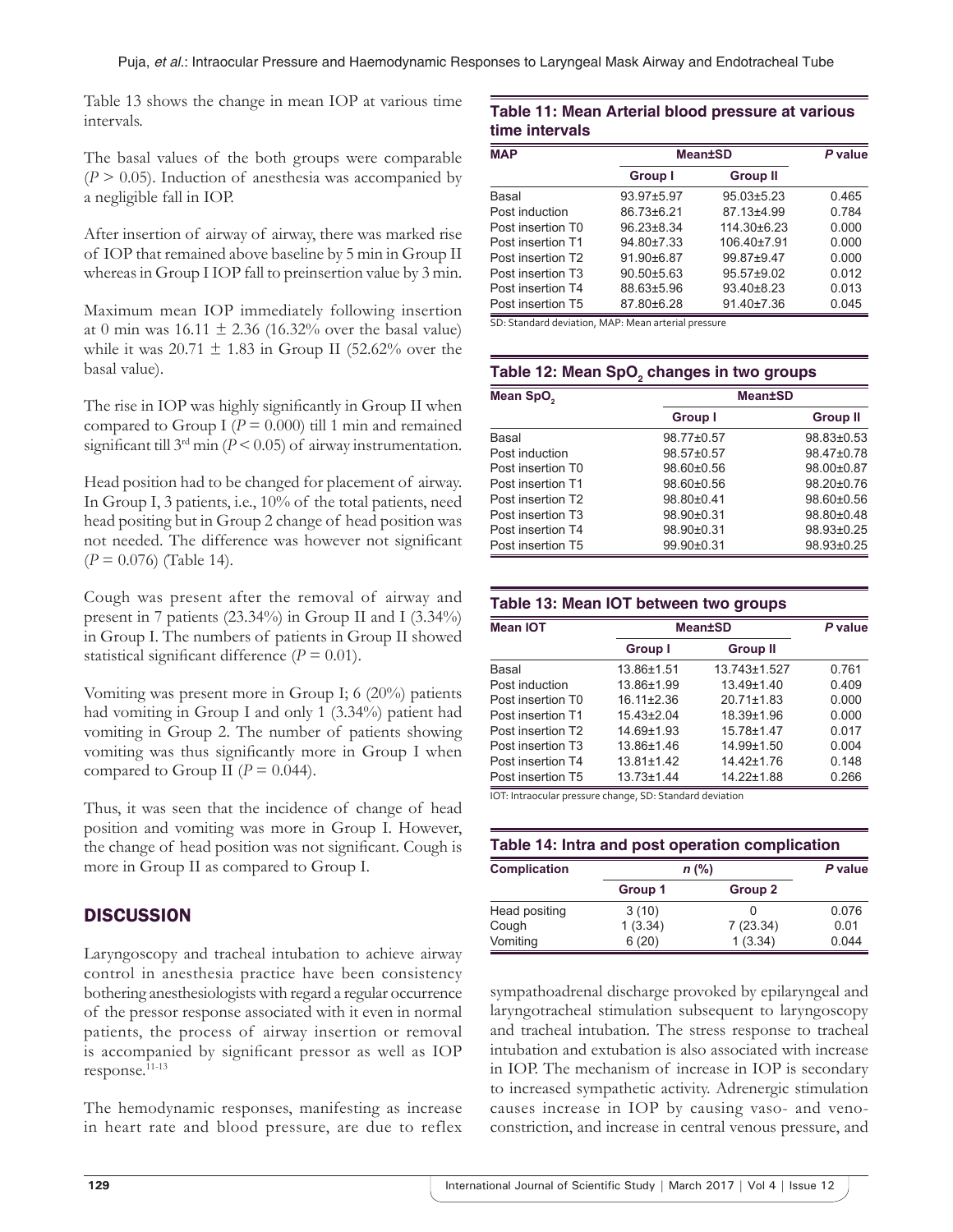by increasing the resistance to the outflow of aqueous humor in trabecular meshwork between anterior chamber and Schlemm's canal.14-17

To attenuate such consequences during induction of anesthesia, various methods have been employed which include certain pharmacological agents, such as sublingual nifedipine, lignocaine, c\narcotic agents, sodium nitroprusside, and beta adrenergic blockers. The use of LMA in place of endoTT has also been shown to have attenuated hemodynamic response and IOP changes after its insertion.18-20

In this study, a total of 60 patients were selected aged 20-40 years posted for orthopedic or surgical procedure of 2-3 h. The patients satisfying the inclusion criteria were divided into 2 groups of 30 each as follows:

Group I: In this group after induction LMA was inserted.

Group 2: After induction laryngoscopy was done and endoTT inserted.

All the patients were premedicated with intravenous ranitidine 1 mg/kg and IV metoclopramide 0.15-0.3 mg/kg was administered half an hour before induction and then IV glycopyrrolate 4-6 µg/kg IV midazolam 0.05 mg/kg, IV pentazocine 0.5 mg/kg was given. Induction was done with IV thiopentone 5-6 mg/kg  $(2.5\%)$  followed by 0.1 mg/kg rocuronium and airway inserted after 3 min of mask ventilation. Anesthesia maintained with  $M_2O$  and  $O_2(67\%;$ 33%) with halothane (0.5-1%) or Bain circuit on controlled ventilation supplemental vecuronium was administered inj necessary reversal done with IV neostigmine 0.05 mg/kg and 0.01 mg/kg glycopyrrolate, airway removed adequate reversal.

The same set of hemodynamic parameters such as pulse rate, systolic BP, diastolic BP,  $SpO<sub>2</sub>$ , continuous ECG, and IOP were monitored in all patients.

#### **CONCLUSION**

After premedication with midazolam 0.05 mg/kg, IV pentazocine, 0.5 mg/kg. IV glycopyrrolate 4-6 µg/kg causes decrease in all the parameter in both the groups individually, but comparison between the two groups was not significant. Time taken for insertion of LMA was more as compared to endoTT, but the difference was not significant. After insertion of airway, heart rate, SBP, DBP, MAP,  $SpO<sub>2</sub>$ , and intraocular tension were noted. It was observed that 9.17% increased in pulse rate over basal value in LMA group and 12.78% increased in TT group.

The pulse rate in two groups was highly significant at 1 min and remained till 5 min. The SBP increased 3.05% above baseline in LMA group and 22.56% in TT group. There was highly significant difference between two groups at 0 min and remained till 5 min. Increase in DBP in LMA group was 2.23% over 19.34% increases in TT group. The difference was highly significant at 0 min and remains significant till 2 min. Mean arterial blood pressure was 2.31% increase in LMA group and 20.59% in TT group. The difference between two was significant at 0 min. The change, however, remains significant till 5 min. The increase in IOP in LMA group was 16.32% over basal value while in TT it was 52.62%. The difference is highly significant at 0 min and remains significant till 3<sup>rd</sup> min. There were no episodes of oxygen desaturation in any of the patients. The hemodynamic changes and the IOP changes in the LMA are less as compared to TT.

## REFERENCES

- 1. Akhtar TM, McMurray P, Kerr WJ, Kenny GN. A comparison of laryngeal mask airway with tracheal tube for intra-ocular ophthalmic surgery. Anaesthesia 1992;47:668-71.
- 2. Alexander CA, Leach AB, Thompson AR, Lister JB. Use your brain! Anaesthesia 1988;43:893-4.
- 3. Cunningham AJ, Barry P. Intraocular pressure Physiology and implications for anaesthetic management. Can Anaesth Soc J 1986;33:195-208.
- 4. Benumof JL. Laryngeal mask airway. Indications and contraindications. Anesthesiology 1992;77:843-6.
- 5. Brain AI. The laryngeal mask A new concept in airway management. Br J Anaesth 1983;55:801-5.
- 6. Brain AI, McGhee TD, McAteer EJ, Thomas A, Abu-Saad MA, Bushman JA. The laryngeal mask airway. Development and preliminary trials of a new type of airway. Anaesthesia 1985;40:356-61.
- 7. Braude N, Clements EA, Hodges UM, Andrews BP. The pressor response and laryngeal mask insertion. A comparison with tracheal intubation. Anaesthesia 1989;44:551-4.
- 8. Brodrick PM, Webster NR, Nunn JF. The laryngeal mask airway. A study of 100 patients during spontaneous breathing. Anaesthesia 1989;44:238-41.
- 9. Bukhari SA, Naqash I, Zargar J, Nengroo S, Mir AW. Pressor responses and intraocular pressure changes following insertion of laryngeal mask airway: Comparison with tracheal tube insertion. Indian J Anaesth 2003;47:473-5.
- 10. Chawla R, Kumar M, Kundra P, Gupta VP, Bhattacharya A. A comparative study of intraocular pressure changes with laryngeal mask airway and tracheal tube. J. Anesth Clin Pharmacol 1993;9:265-7.
- 11. Cork RC, Depa RM, Standen JR. Prospective comparison of use of the laryngeal mask and endotracheal tube for ambulatory surgery. Anesth Analg 1994;79:719-27.
- 12. Derbyshire DR, Chmielewski A, Fell D, Vater M, Achola K, Smith G. Plasma Catecholamine responses to tracheal intubation. Br J Anaesth 1983;55:855-9.
- 13. Forbes AM, Dally FG. Acute hypertension during induction of anaesthesia and endotracheal intubation in normotensive man. Br J Anaesth 1970;42:618-24.
- 14. Fujii Y, Tanaka H, Toyooka H. Circulatory responses to laryngeal mask airway insertion or tracheal intubation in normotensive and hypertensive patients. Can J Anaesth 1995;42:32-6.
- 15. Ghai B, Sharma A, Akhtar S. Comparative evaluation of intraocular pressure changes subsequent to insertion of laryngeal mask airway and endotracheal tube. J Postgrad Med 2001;47:181-4.
- 16. Gulati M, Mohta M, Ahuja S, Gupta VP. Comparison of laryngeal mask airway with tracheal tube for ophthalmic surgery in paediatric patients.